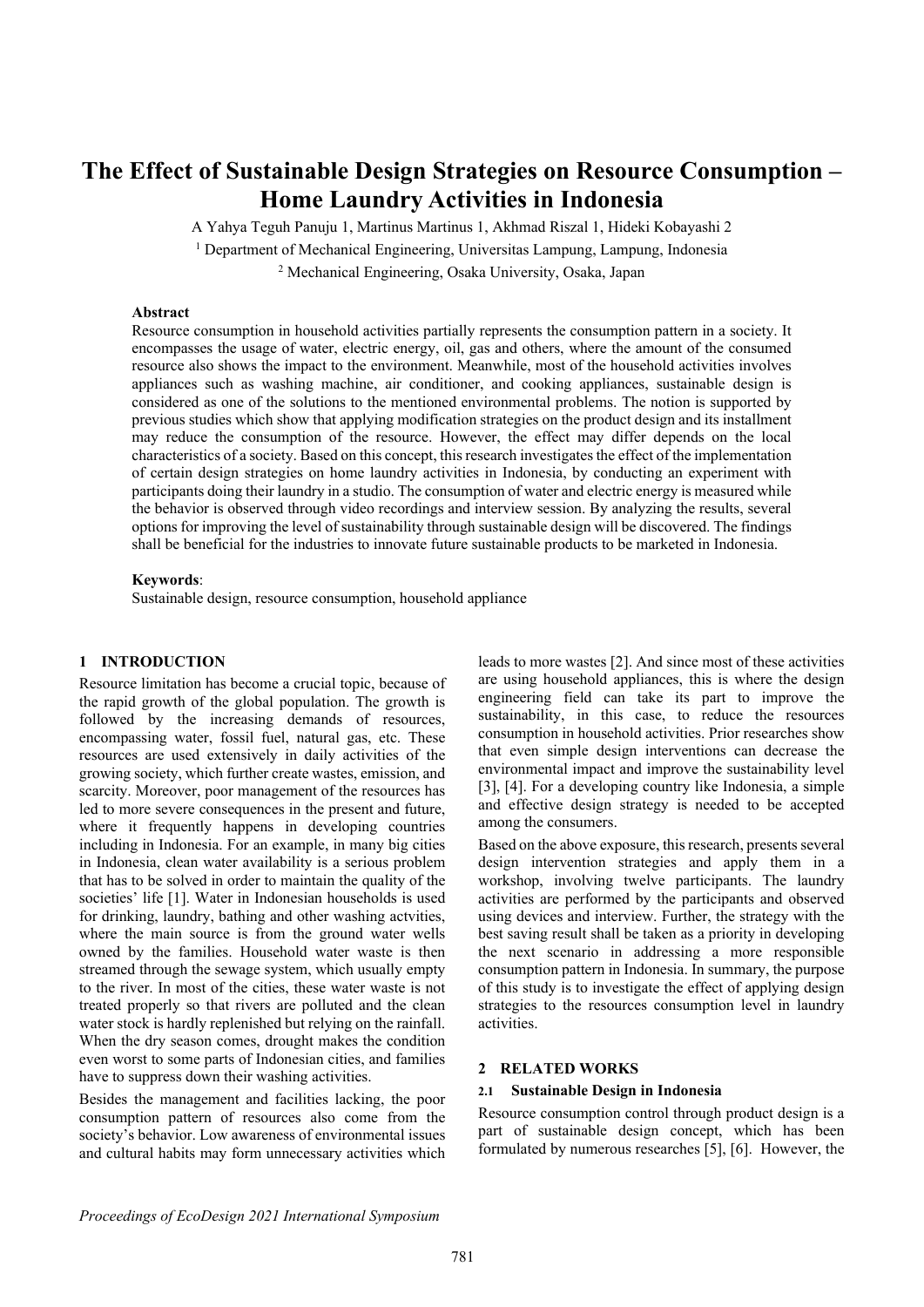effect of the concept implementation in different places may vary. Thus studies should be conducted based on local values and condition [7], [8].

In Indonesia, the concept development is still in an early stage. There are challenges to overcome related to technical and non-technical issues, including response from the consumers [9]. In this case, dealing with human behavior is a complicated topic, where design strategies have to be applied in various circumstances to obtain the best responses.

# **2.2 Design Intervention Strategies**

Sustainable design on a household activity encompasses the design of the appliances, the environment and the response of the consumer. To reduce the resource consumption, one may apply several strategies involving technology and stimulating the consumer's awareness to the resources consumption. A prior study [3] has proposed strategies related to this, and mentioned that arising the consumer's awareness might be increased by displaying the amount of resources consumed directly to the consumers while using the product. Once the consumer spent a large volume of resources while he or she could see that on the display, the concept aims for the consumer's guilty feeling. This condition hopefully leads to a more frugal action in the next occasion using the same product, thus it addresses to sustainable behavior [10]. This strategy is called as 'the awareness' strategy.

Meanwhile, household utilities manufacturers have come recently with resources less-consuming products. The technology used inherently inside the products cover sensors usage, inverter system and alarms to warn excessive exploitation of resources. These products target middle to high income class market in developing countries, due to their relatively expensive prices. In the case of laundry, front-loading washing machine represents this type of product. The machine secures the water utilization in low level based on the manufacturers' claim, but its users are limited in a narrow number in Indonesia, around 3% from all washing machine used in this country [11]. However, the existence of these products is obviously a step forward in achieving higher sustainability in laundry activities. Further it is called as 'the technology strategy'.

This study employs both of above strategies and compares their effectiveness in decreasing the amount of water and electricity used during the laundry activities. Findings shall be analyzed and further utilized for developing better strategies based on local condition.

## **3 METHOD**

The usage of water and electricity during the laundry activity also heavily depends on the users' behavior. Thus in this study we use experimental research at studio which is designed like a laundry spot in Indonesian households, involving respondents from different backgrounds. Laundry spots in Indonesian houses may located in the kitchen, near the traditional water well or in the bathroom. Although in rural areas, we may find many people still doing laundry right on the river. Furthermore, most of people from middle and low income society use hands or twin-tube washing machine, or mix of both (Figure 1).



Figure 1. Washing by hands and a twin tube washing machine

Replicating to these condition, all washing facilities are provided in the studio to accommodate the respondents' usual behavior, to be compared with the process using strategies as mentioned in prior section. Subsequently, 12 respondents were recruited to perform the laundry activities. The profile is presented in Table 1.

| Respondents' Profile | Freq                     |                |
|----------------------|--------------------------|----------------|
| Gender               | Male                     | 4              |
|                      | Female                   | 8              |
| Education            | <b>Elementary School</b> | 0              |
|                      | Junior High School       | 3              |
| level                | Senior High School       | 4              |
|                      | College                  | 5              |
|                      | $18 - 25$                | $\overline{2}$ |
| Age                  | $26 - 40$                | 4              |
|                      | Above 40                 | 6              |

Table 1: Respondents' Profile

Each respondent shall perform 3 times laundry activities, which comprise type 1, type 2, and type 3 activity. Each type is described in Table 2. The weight of clothes to be washed is set to be equal in all activities, that is 3.5 kg. This weight is equivalent to the estimated amount of clothes used by a family consisting three members (2 adults and 1 child) in one full day or 24 hours. The activities consume water and electricity that is measured by devices and recorded to a data log system. Activity type 1 represents the participant's habit in daily life, while type 2 and 3 simulate the implementation of the mentioned design strategies.

These activities are managed to be accomplished in less than 6 hours by each participant. Activity type 1 is set as the first activity, while laundry activities type 2 and 3 are enrolled alternately for every participant to avoid sequential bias of the process (Figure 2). All activities are done in a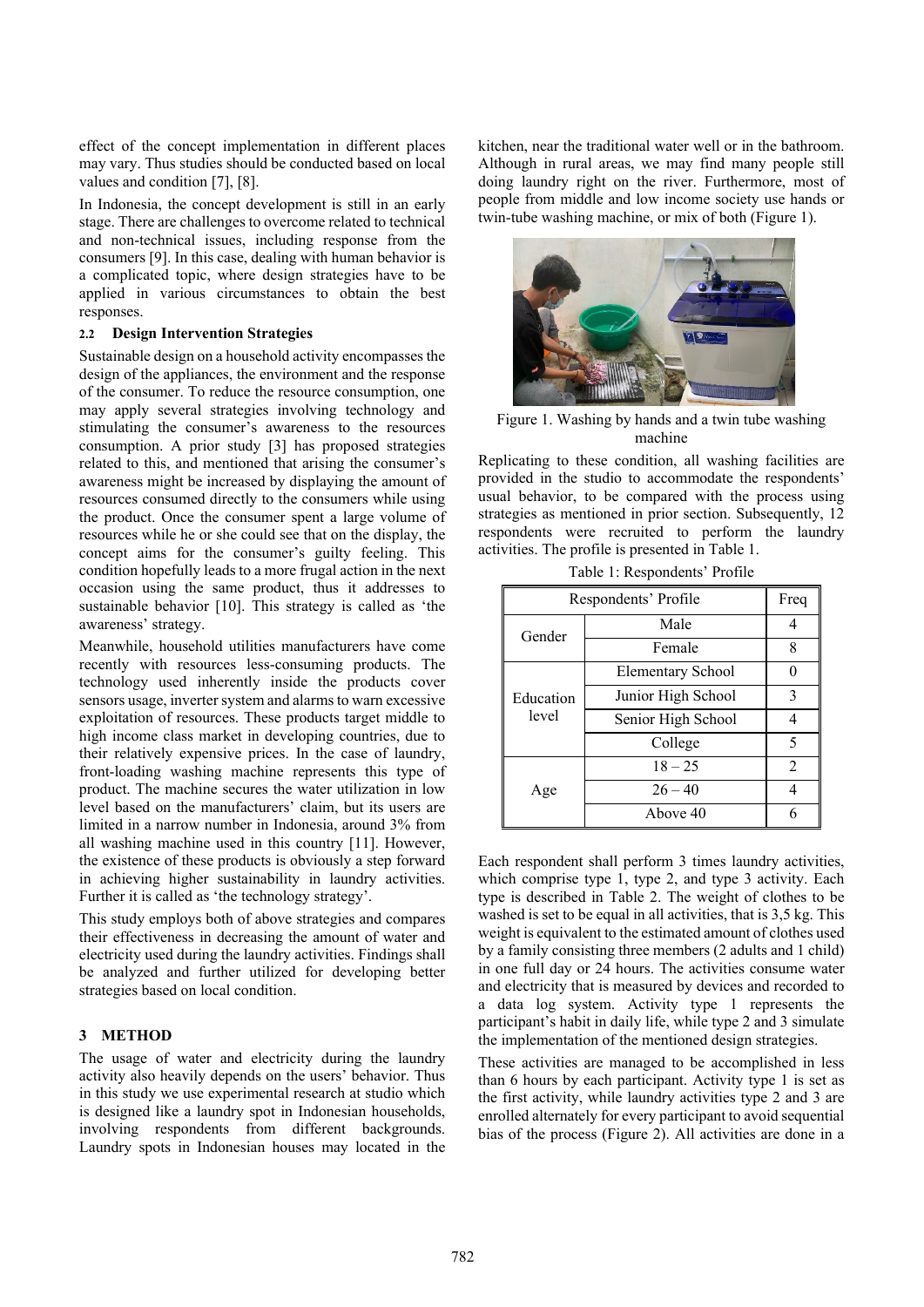studio, which is a room that has been designed like a real laundry spot in a house.

| Laundry<br>Activity | Description                                                                                                                                                                                         |  |  |  |  |  |  |
|---------------------|-----------------------------------------------------------------------------------------------------------------------------------------------------------------------------------------------------|--|--|--|--|--|--|
| Type 1<br>(A1)      | BAU (business as usual). Participant<br>washes the clothes using the method as he /<br>she uses to perform in daily life                                                                            |  |  |  |  |  |  |
| Type 2<br>(A2)      | The awareness strategy. Participant washes<br>the clothes using the method as he / she uses<br>to perform in daily life, while seeing the<br>resource consumption through monitor                   |  |  |  |  |  |  |
| Type 3<br>(A3)      | The technology strategy. Participant<br>washes the clothes using low-watt front<br>loading washing machine as<br>the<br>representation of high-tech utility<br>1n<br>reducing resources consumption |  |  |  |  |  |  |

Table 2: The Experiment Activities

Participants enter the studio one by one and perform the activities alone, without being accompanied by the researchers. The condition is favorable to give more privacy to the participants, and to let them do the laundry as usual.



Figure 2. The Experiment Flow

Experiment for each participant is begun with a tutorial session, followed by the participant filling a questionnaire to reveal the participant's backgrounds and understanding on the process and environmental issues. In the next step, the participants are divided into two groups, those who receive 'treatment' and the others do not. The terminology 'treatment' here refers to brief lecture and discussion between the researcher team and the participant about

environmental problems, especially in the case of laundry at home.

We want to observe how this initial talk may evoke the awareness of the participants. Prior studies showed how consumers in Indonesia frequently need reminders to initiate their concern about environmental issues [2], [12]. Subsequently the three process are enrolled, and the experiment is ended with interview to obtain the participant's perception during the activities (Figure 2).

While participants do the laundry activity, the water and electricity consumption rate is measured and recorded using a data log system. CCTV is placed to validate whether the participants do not perform unnecessary actions related to the resources exploitation. The layout of the studio to support the experiment is depicted in Figure 3.

Activity type 1 and 2 can be done in facility 1 (F1) and facility 2 (F2), while activity type 3 should be done in facility 3 (F3). Small LCD monitor is placed near F1 and F2 to display the amount of resource used in activity type 2, while it is turned off when a participant doing activity type 1.

The recorded data is subsequently analyzed to understand the effect of the design strategies to the resource consumption. Moreover, results from interview session are even more important to reveal reasons and perception from each participant related to their behavior.



Figure 3. The Experiment Layout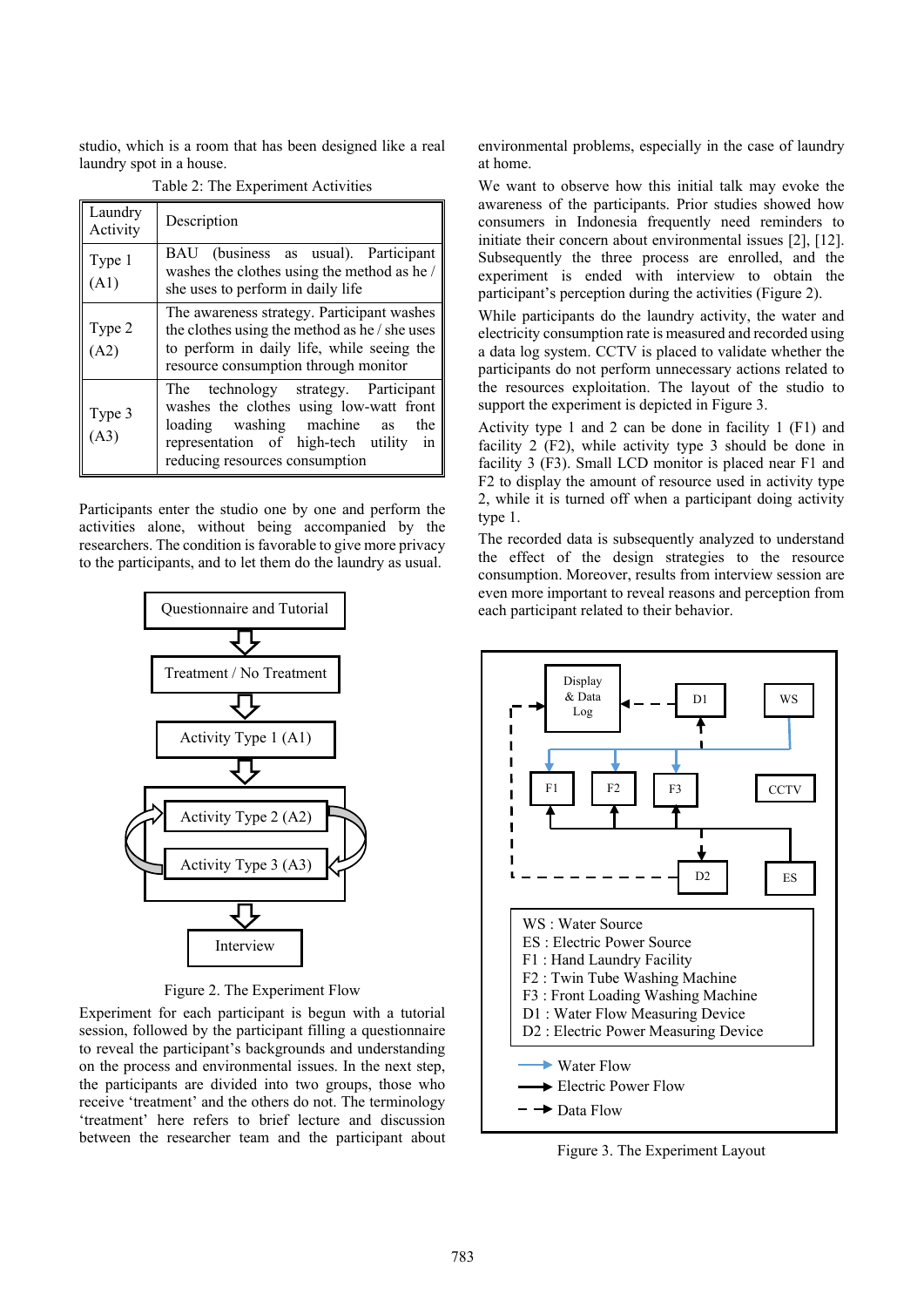# **4 RESULTS AND DISCUSSIONS**

#### **4.1 Overview**

The experiment has been conducted at August 2021 in Bandar Lampung city, Indonesia. Twelve participants were involved with profile as described in the previous section and the resource usage data is presented in the following Table 3. Participants who use to wash with hands are marked with 'h', while those who do their laundry by twin tube machine or mix between hands and machine are marked with 't' and 'm' respectively.

Table 3: The Results

| Participants                                               | <b>Treatment</b>                           | Mode in A1     | Water Usage<br>(liter) |                | Electricit<br>Usage<br>(KWh) |              |                |      |  |  |
|------------------------------------------------------------|--------------------------------------------|----------------|------------------------|----------------|------------------------------|--------------|----------------|------|--|--|
|                                                            |                                            | A <sub>1</sub> | A2                     | A <sub>3</sub> | A1                           | A2           | A <sub>3</sub> |      |  |  |
| 1                                                          | none                                       | t              | 142                    | 153            | 40                           | 0,17         | 0,17           | 0,07 |  |  |
| $\overline{c}$                                             | none                                       | t              | 68                     | 68             | 19                           | 0,12         | 0,12           | 0,03 |  |  |
| 3                                                          | none                                       | h              | 94                     | 100            | 34                           | $\theta$     | $\theta$       | 0,07 |  |  |
| $\overline{4}$                                             | none                                       | t              | 40                     | 20             | 35                           | 0,04         | 0,03           | 0,05 |  |  |
| 5                                                          | none                                       | m              | 113                    | 100            | 35                           | 0,05         | 0,05           | 0,06 |  |  |
| 6                                                          | none                                       | h              | 41                     | 40             | 19                           | $\theta$     | $\theta$       | 0,03 |  |  |
| 7                                                          | yes                                        | m              | 169                    | 119            | 40                           | 0.06         | 0,05           | 0,07 |  |  |
| 8                                                          | yes                                        | h              | 100                    | 37             | 38                           | $\mathbf{0}$ | $\overline{0}$ | 0,06 |  |  |
| 9                                                          | yes                                        | h              | 49                     | 21             | 20                           | $\theta$     | $\theta$       | 0,03 |  |  |
| 10                                                         | yes                                        | t              | 168                    | 156            | 40                           | 0,19         | 0,18           | 0,07 |  |  |
| 11                                                         | yes                                        | h              | 351                    | 132            | 40                           | $\theta$     | $\theta$       | 0,08 |  |  |
| 12                                                         | yes                                        | t              | 102                    | 76             | 39                           | 0,16         | 0,15           | 0,07 |  |  |
|                                                            | $h =$ participant has BAU using hands only |                |                        |                |                              |              |                |      |  |  |
| = participant has BAU using twin tube washing machine<br>t |                                            |                |                        |                |                              |              |                |      |  |  |
| $m =$ participant has BAU using mix of hands and twin tube |                                            |                |                        |                |                              |              |                |      |  |  |
| washing machine                                            |                                            |                |                        |                |                              |              |                |      |  |  |

### **4.2 Water Consumption**

It is found that the participants have responded in a wide range of result variation to the experiment. Three respondents seemed to have habit using less than 50 liters in doing laundry, while three others oppositely used more than 150 liters in their first activity (BAU). One of them extremely used 351 liters during the process. The rest just spent between the numbers. One term related to this has appeared from the interview session, that is 'cleanliness perception'. Participant's perception about clean clothes has determined the behavior in doing laundry. Our data shows that participants with higher education background seem to have higher standard of hygiene than those with lower education. However, the data is considered as not sufficient to jump into a conclusion, thus the discussion about this is saved for the next research.

After revealing the spending habit, we find that 9 from 12 respondents willingly reduced their water consumption while interacting with activity type 2, while other 3 did not. Notably, the last 3 respondents were not given 'treatment' before the activities, therefore there is no regret for the large consumption. Even they stated their surprise about the volume of water, the interview result indicates ignorance to the environmental issues. On the other hand, all participants with 'treatment' have reduced the water usage at the activity type 2, and intensely discussed about how to maintain the pattern to less water consumption in their next daily activities. Some of them have succeeded in saving a large volume of water in activity type 2 in comparison to type 1, including the participant who has spent 351 liters water previously. Moreover, these 9 participants also expressed their interest to have a measuring device at their home, so they can control the water consumption by their own in the future. In this point, the awareness strategy has its opportunity to be developed further in aiming better sustainability level in household activities.

Distinctively, activity type 3 shows more constant water usage due to the control system of the machine. Slightly different amount of water in each participant result is determined by the working mode chosen by the participants in every activity. Overall, this technology strategy has worked impressively in reducing the usage of water. Moreover, the performance of the machine does not depend on the users' perception. Unfortunately, the machine's water saving ability is not recognized widely in Indonesia, while the machine's price is assumed as expensive among the citizen. Meanwhile economical consideration is important in Indonesian market, subsidizing policy from the authorities is assumed as a solution to implement this strategy widely, despite the manufacturers should socialize the benefit to consumers more aggressively. Regardless the price aspect, we argue that an extensive usage of this machine would significantly decline the clean water provision problem in high-density cities in Indonesia.

#### **4.3 Electric Energy Consumption**

The amount of electric energy used is defined by the machine's motor specification, the work load and its usage duration. Moreover, the work load and duration depend on the users' behavior, so the energy consumption will also be determined by habit and perception of the consumers.

Based on the interview, we find that energy consumption is a crucial consideration for the participants in deciding the washing method. Even though the electricity price in Indonesia is categorized as low in comparison to other countries in South East Asia, most of participants assume the electricity cost is a heavy burden to the family. As the result, some of them still prefer to wash by hands, or mix between hands and a machine to save electricity. While washing by hands does not require the electricity, according to the measurement activity type 3 signifies the fairest result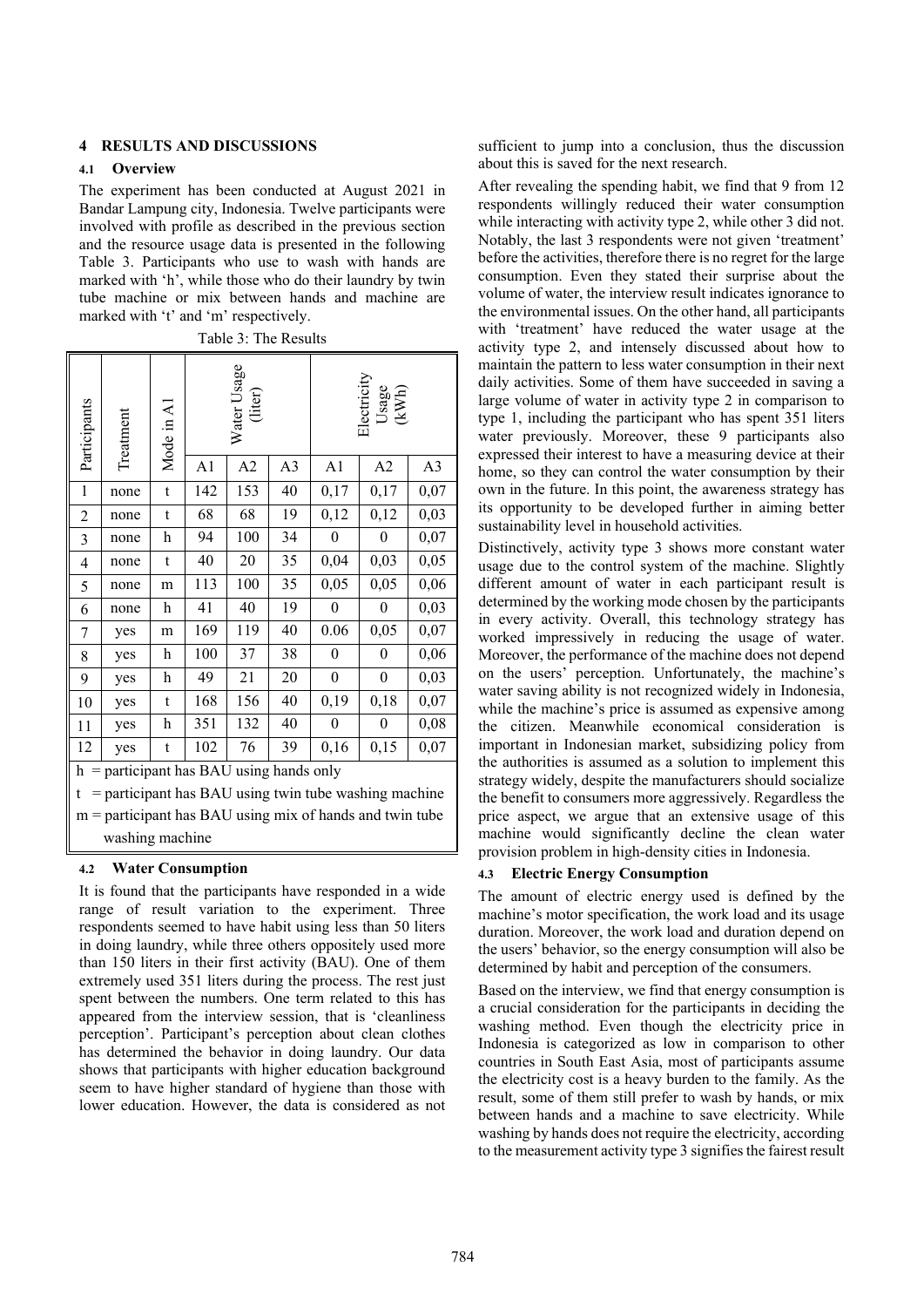compared to the twin tube machine performance. The data is surprising for the participants, because they thought a machine with more complexity should require bigger energy. Subsequently, after knowing the data and multiplying it with the electricity price, most of participants agree that using washing machine does not cost them much. Nevertheless, all of them stated that currently they cannot afford the front-loading washing machine, due to the price.

#### **4.4 Consumers' Awareness Movement**

Based on the findings above, participants can be classified into four groups of awareness, as seen in Figure 4, divided by 2 axes : not knowing – knowing, and ignorance – concern. The A group is those who do not know or know only a little about environmental issues, thus they do not concern about the issues. In this study, most of our participants are here at the beginning of the experiment. Moreover, all the participants expressed their surprise realizing the amount of water they have used.at the first process. Next, the B group is those who are actually concern about the environment, however, they do not realize that they have contributed to its damage. They have the biggest potential to be converted as eco-consumers, as long as they obtain the right information and education. On the opposite quadrant, the C group represents the people who already have the knowledge, but still do not show any concern in their activities. This group is hardly persuade to shift their consumption pattern, thus the technology strategy suit to this group. Meanwhile, as the ideal group of consumer is D, where the people here have sufficient information in what they do related to the environment, and they take actions to address better sustainability in their daily life. They choose the best process to less the impact to the environment, based on their financial ability and to use the resource wisely.



Figure 4. Map of Consumers' Awareness Movement

The awareness strategy has an opportunity to promote consumers from A and B groups to the D group, symbolized with 2 and 3 arrow movement (Figure 4). And it surely is able to promote the A people to become C, but it will require other methods to convert C into D. The conversion efforts should be achieved through education and substantiation programs, which are beyond our discussion in this paper. And as a limitation to this analysis, the map in Figure 4 has not been able to measure the promotion of awareness quantitatively, but it will be an interesting topic to discuss in next studies.

### **5 CONCLUSION**

Design intervention strategies have been implemented in laundry processes in order to reduce the water and electric consumption, in a studio scale. We identify two strategies which are 'the awareness strategy' and 'the technology strategy', which are further compared to the usual habit of the participants in washing clothes.

The experiment shows that design strategies has strong relation to the amount of resource exploited in a household laundry process. Furthermore, design strategies can lead users to a higher level of awareness, or even can impose a more sustainable consumption pattern without the users' notice. In the end, the participants obtain new and surprising facts related to the washing process and environmental issues, such as the volume of water they have exploited daily and missed perception about energy consumed by each washing machine.

In this paper, we recommend further research to increase the users' awareness through more advanced design, and future studies in economic field to support the technology strategy implementation in high-density cities in Indonesia.

## **ACKNOWLEDGEMENTS**

This study is a joint research between Mechanical Engineering Department of Universitas Lampung and Sustainable System Design Laboratory in Osaka University. The authors thank to DIPA Universitas Lampung for the funding, and also thank to all parties that have contributed to the research.

#### **REFERENCES**

- [1] L. Pingping *et al.*, "Water quality trend assessment in Jakarta : A rapidly growing Asian megacity," *PLoS One*, pp. 1–17, 2019.
- [2] A. Hamni, A. Y. T. Panuju, and D. A. S. Ambarwati, "Understanding consumers' behaviour for reducing environmental and social impact through sustainable product design - A Study case of vehicles usage in Indonesia," *IOP Conf. Ser. Earth Environ. Sci.*, vol. 739, no. 1, 2021, doi: 10.1088/1755-1315/739/1/012052.
- [3] J. C. Tu, Y. Nagai, and M. C. Shih, "Establishing design strategies and an assessment tool of home appliances to promote sustainable behavior for the new poor," *Sustain.*, vol. 10, no. 5, pp. 1–21, 2018, doi: 10.3390/su10051507.
- [4] A. Kano, Y. Watanabe, H. Murata, S. Fukushige, and H. Kobayashi, "Needs-Based Design Evaluation Method Using Mixed Prototyping Environment," in *Proceedings of the EcoDesign*